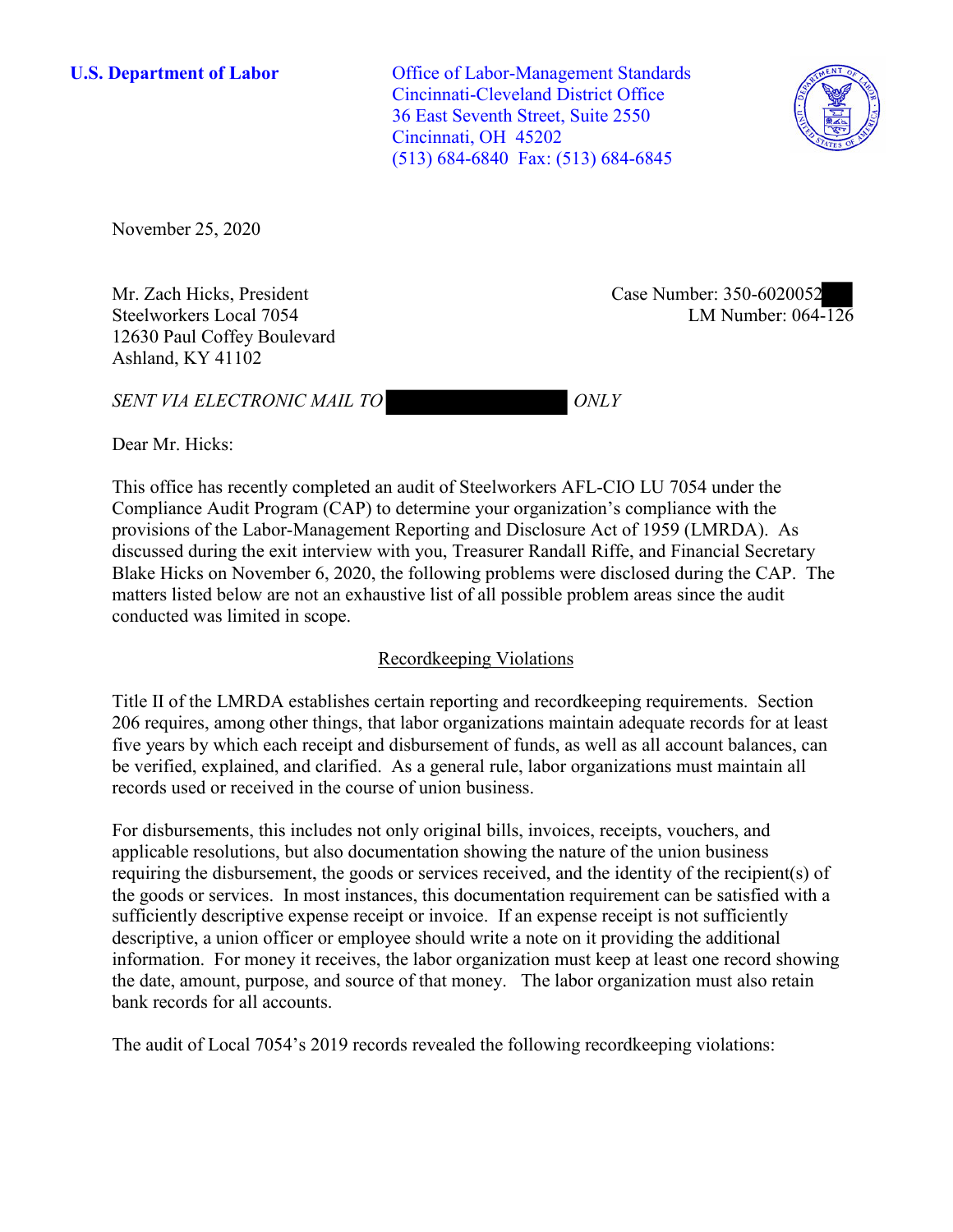Mr. Zach Hicks November 25, 2020 Page 2 of 4

1. General Expenses

 corresponding receipt. Local 7054 did not retain adequate documentation for all expenses. For example, on July 25, 2019, the union made a disbursement of \$400 at Sandy's Flowers and there was no

 disbursements. The president and treasurer (or corresponding principal officers) of your As noted above, labor organizations must retain original receipts, bills, and vouchers for all union, who are required to sign your union's LM report, are responsible for properly maintaining union records.

### 2. Disposition of Property

 LM-3. Therefore, Local 7054 must retain an inventory or similar record of property on items. In the case of items given away to members, the union must retain records that identify the date the items were given away and the recipients of those items. Local 7054 did not maintain an inventory of property. The union must report the value of any union property on hand at the beginning and end of each year in Statement A of the hand to verify, clarify, and explain the information that must be reported in Statement A. In addition, the union must maintain a record of property purchased, sold, donated or otherwise disposed of and also report that information on the LM-3 in the appropriate

3. Lack of Salary Authorization

Local 7054 did not maintain records to verify that the salaries reported in Item 24 (All Officer and Disbursements to Officers) of the LM-3 was the authorized amount and therefore was correctly reported. The union must keep a record, such as meeting minutes, to show the current salary authorized by the entity or individual in the union with the authority to establish salaries.

 Based on your assurance that Local 7054 will retain adequate documentation in the future, OLMS will take no further enforcement action at this time regarding the above violations.

### Reporting Violations

 Labor Organization Annual Report (Form LM-3) filed by Local 7054 for the fiscal year ended The audit disclosed a violation of LMRDA Section 201(b), which requires labor organizations to file annual financial reports accurately disclosing their financial condition and operations. The December 31, 2019, was deficient in the following areas:

1. Acquire/Dispose of Property

Item 13 [LM-3] (During the reporting period did your organization acquire or dispose of any assets in any manner other than by purchase or sale?) should have been answered, "Yes," because the union purchased throws and bibles from Sandy's Flowers totaling more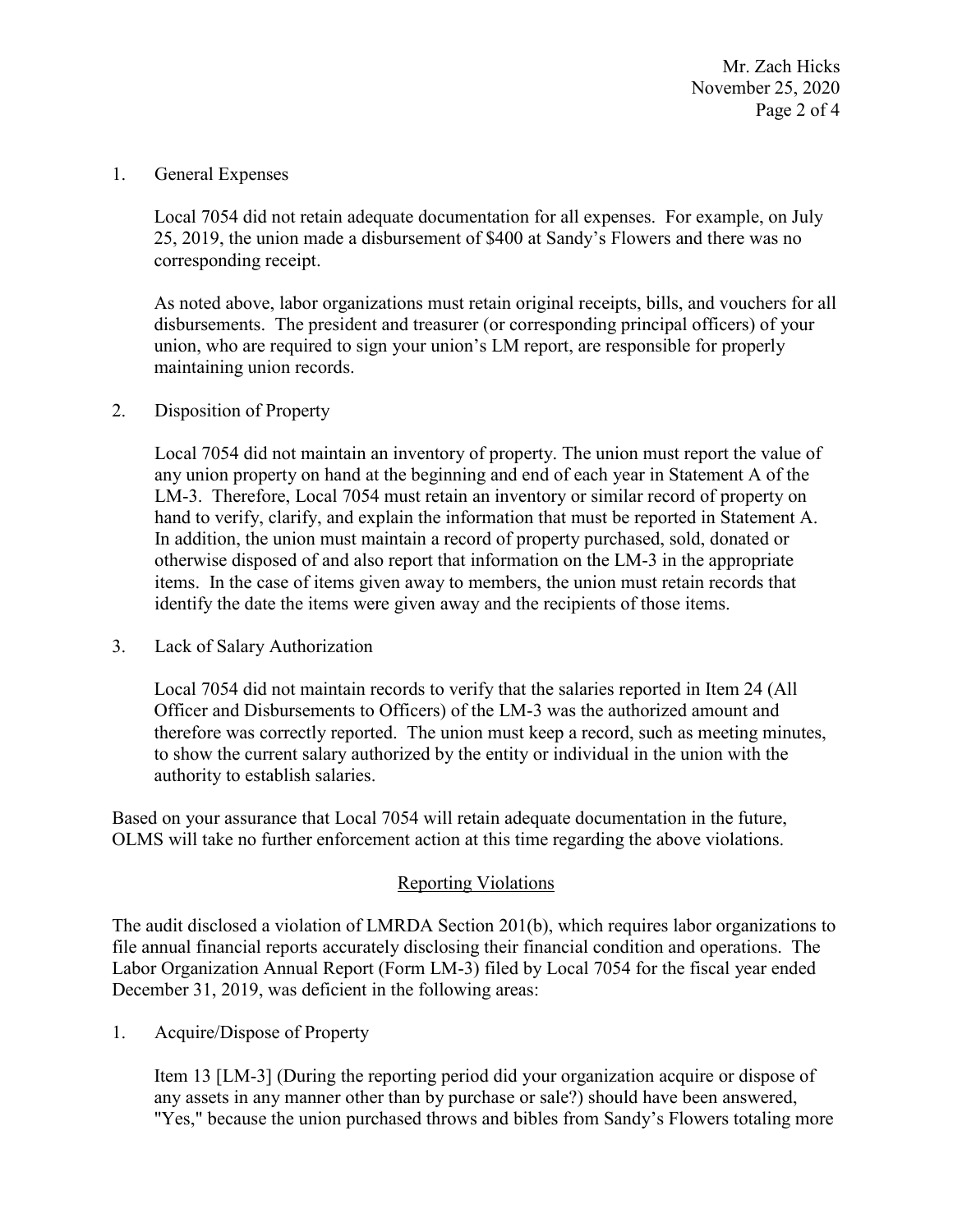than \$800 during the year. The union must identify the type and value of any property by broad categories if appropriate such as "members" or "new retirees." In addition, the received or given away in the additional information section of the LM report along with the identity of the recipient(s) or donor(s) of such property. The union does not have to itemize every recipient of such giveaways by name. The union can describe the recipients union must report the cost, book value, and trade-in allowance for assets that it traded in.

2. Disbursements to Officers

 Local 7054 did not include a reimbursement to officer Zach Hicks totaling \$367.50 in the amounts reported under Item 24 (All Officers and Disbursements to Officers).

 issued to a hotel) or for transportation by a public carrier (such as an airline) for an officer The union must report most direct disbursements to Local 7054 officers and some indirect disbursements made on behalf of its officers in Item 24. A "direct disbursement" to an officer is a payment made to an officer in the form of cash, property, goods, services, or other things of value. See the instructions for Item 24 for a discussion of certain direct disbursements to officers that do not have to be reported in Item 24. An "indirect disbursement" to an officer is a payment to another party (including a credit card company) for cash, property, goods, services, or other things of value received by or on behalf of an officer. However, indirect disbursements for temporary lodging (such as a union check traveling on union business should be reported in Item 48 (Office and Administrative Expense).

3. Failure to File Bylaws

 2004, but did not file a copy with its LM report for that year. The audit disclosed a violation of LMRDA Section 201(a), which requires that a union submit a copy of its revised constitution and bylaws with its LM report when it makes changes to its constitution or bylaws. Local 7054 amended its constitution and bylaws in

Local 7054 has now filed a copy of its constitution and bylaws.

I am not requiring that Local 7054 file an amended LM report for 2019 to correct the deficient items, but Local 7054 has agreed to properly report the deficient items on all future reports it files with OLMS.

## Other Issues

## 1. Expense Policy

As I discussed during the exit interview with you, Treasurer Randall Riffe, and Financial Secretary Blake Hicks, the audit revealed that Local 7054 does not have a clear policy regarding expenses. OLMS recommends that unions adopt written guidelines concerning such matters.